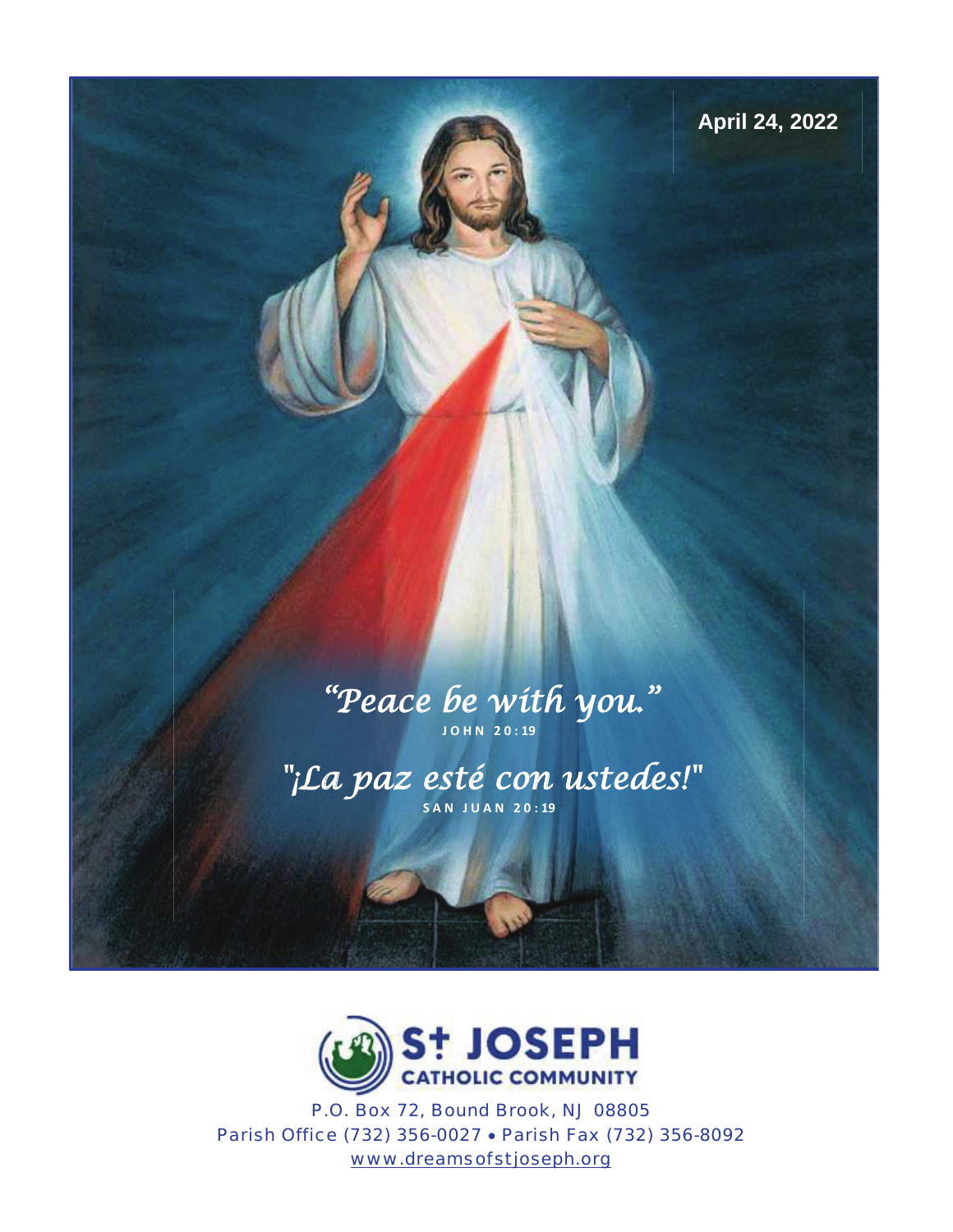## **CONNECT WITH US**



Website/Live Stream dreamsofstjoseph.org

Facebook facebook.com/dreamsofstjoseph



**Twitter** twitter.com/BezmenneT

# **PARISH SERVICE LOCATIONS**

Church: 111 East High Street, Bound Brook, NJ 08805 Parish Center: Now located in the church, 111 East High Street. P.O. Box 72, Bound Brook, NJ 08805

### **PHONE NUMBERS**

Parish Office: (732) 356-0027 Parish Fax: (732) 356-8092

# **PARISH OFFICE HOURS**

Phone: Mon.-Thu. 9:00 AM - 12:00 PM In Person: Tue. 6:30 PM - 8:30 PM in the Church.

### **PARISH TEAM**

Ana Valencia, Pastoral Services and Faith Formation Director Ana.Valencia@sjcbb.net

Edgar Chaves, Deacon Deacon.Edgar@sjcbb.net

Gary Newton, Deacon Deacon.Gary@sjcbb.net

Gustavo Sandoval, Deacon Deacon.Gustavo@sjcbb.net

Jacek Malik, Operations Manager Jacek.Malik@sjcbb.net

Joseph Kerrigan, Pastor Jkerrigan@diometuchen.org

Kathy Champignon, Pastoral Assistant reled@sjcbb.net

Maritza Alvarez, Music Director Maritza.Alvarez@sjcbb.net

Martha Rovitto, Administrative Assistant Martha.Rovitto@sjcbb.net

Mary Ellen Kirchman, Office Manager MaryEllen.Kirchman@sjcbb.net

Valeria Morales, Women's Justice Circle Valeria.Morales@sjcbb.net

# **MASS TIMES**

Daily: Mon.-Fri. 8:30 AM, Sat. 8:00 AM (English); Mon.-Fri. 7:00 PM (Spanish) Saturday Evening: 5:00 PM (English), 7:00 PM (Spanish) Sunday: 8:00 AM, (English), 12:00 PM (Spanish), 6:00 PM (Bilingual)

### **RECONCILIATION**

Saturday: 4:00 – 4:30 PM Other times by appointment.

### **SACRAMENTS OF INITIATION**

Infant/Child Baptism: Baptism is our incorporation into the Body of Christ and the foundation of our sacramental life. Contact Ana Valencia at the parish center to begin the process of instruction and celebration.

Children's Penance/Eucharist/ Confirmation: Preparation for these sacraments of initiation are handled within our Faith Formation program. For questions, contact Ana Valencia. Adult Initiation: The Rite of Christian Initiation of Adults (RCIA) is the path for those seeking to learn more and perhaps ask for full initiation into the Catholic church. A related process is available for those adults who only need to receive the Sacrament of Confirmation. For initial questions, contact any clergy person of the parish.

#### **CHRISTIAN MARRIAGE**

Congratulations and blessings on your engagement. Every couple has unique gifts and needs, and our clergy will walk and work with you to meet our own time-tested standards to get you to the altar and beyond. Contact anyone on the pastoral team.

### **ANOINTING OF THE SICK**

Freely offered to those who are sick, facing surgery, those with chronic mental or emotional illness, and those of advanced age. In the COVID-19 era, there are certain conditions that prevent clergy from home visits and hospitals, but contact the parish if you would like the sacrament and we can determine if we can celebrate it safely.

### **HOLY ORDERS**

If you are sensing God's call to service as a priest or deacon in the church, contact our pastor and/or any parish team member you feel can best serve you.

Similarly, even though there are no sacraments associated with the religious life, monastic life, lay ministry or faith-based humanitarian service, please contact us if we can help you in your discernment.

### **DEVOTIONS**

### First and Last Friday Eucharistic

Adoration: Every First Friday morning of the month, Adoration of the Blessed Sacrament will run from 9:00 AM - Noon. For every Last Friday of the month, an evening Adoration is offered from 5-7 PM. Next Opportunities: April 29 (PM), May  $6$  (AM)

### Monthly St. Sharbel Healing Mass:

Every 22nd of the month (with some exceptions), a bilingual healing Mass will be offered, focusing on the intercession of St. Sharbel, the hermit of Lebanon. Next St. Sharbel Healing Mass: Tuesday, June 22 at 7:00 PM.

### Protecting the Dignity of Human

Rights Mass: Last Friday of the Month at 7:00 PM. The Diocese Hispanic Ministry Office has selected St. Joseph as the site for a monthly Mass for Protecting the Dignity of Human Life. Next Opportunity: April 29 at 7:00 PM

Marian Devotion: first Friday Angelus, 12:00 noon, at the conclusion of Benediction of the Blessed Sacrament. Next Angelus: May 6 at 12:00 noon.

### **HOLY SAVIOR ACADEMY** The Middlebrook Deanery Catholic School

Grades Pre-K through 8 149 S. Plainfield Avenue, South Plainfield, NJ 07080 (908) 822-5890 www.holysavioracademy.com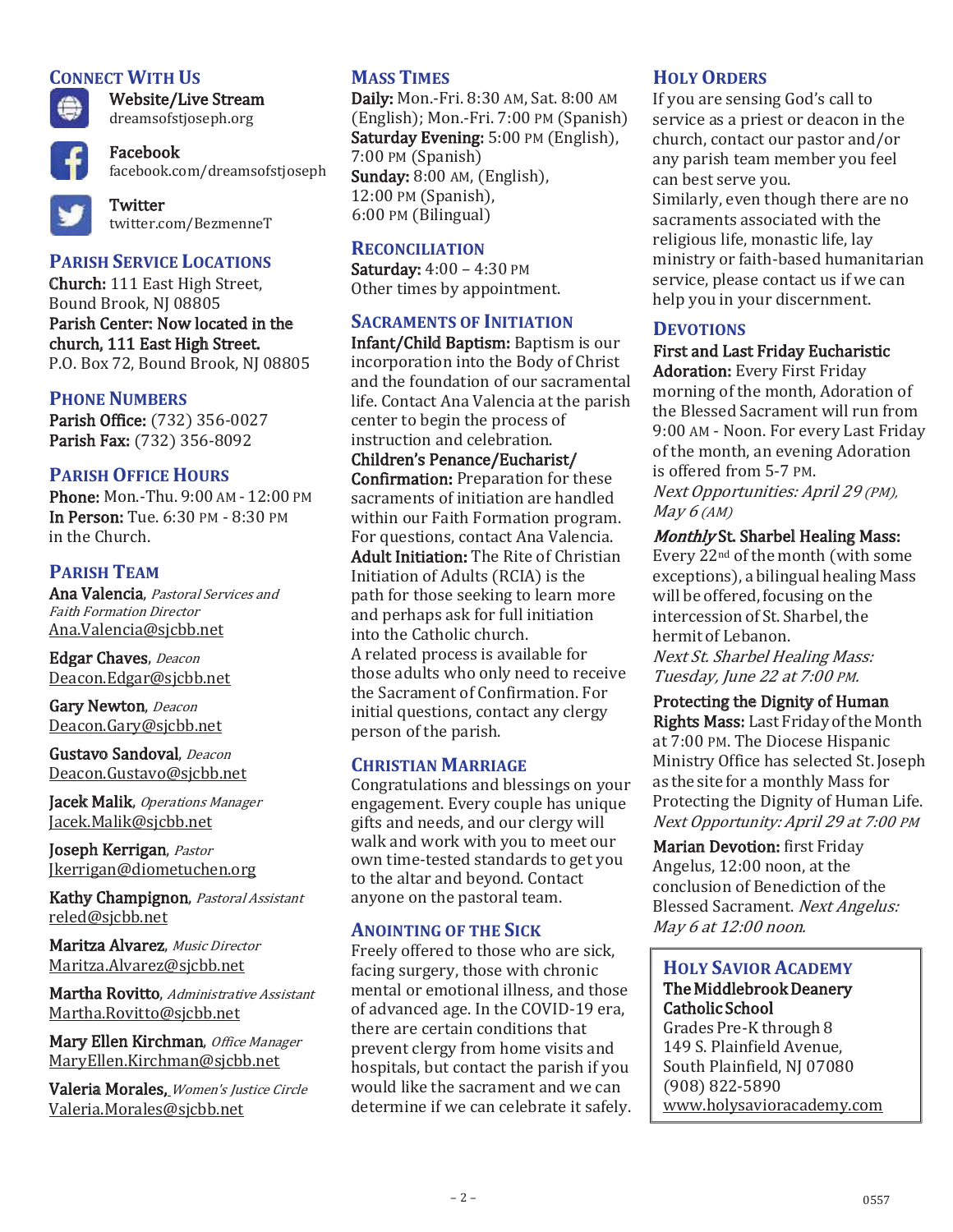# **SECOND SUNDAY OF EASTER DIVINE MERCY SUNDAY**

# **APRIL 24, 2022 \_\_\_\_\_\_\_\_\_\_\_\_\_\_\_\_\_\_\_\_\_\_\_\_\_\_\_\_\_\_\_\_\_\_\_\_\_\_\_\_\_\_\_\_\_\_\_\_\_\_\_\_\_\_\_\_\_\_\_\_\_\_\_\_\_\_\_\_\_\_\_\_\_\_\_\_\_\_\_\_\_\_\_\_\_\_\_\_\_\_\_\_\_\_\_\_\_\_\_\_\_\_\_\_\_\_\_\_\_\_\_\_\_\_\_\_**

#### **MASSES/PENANCE FOR THE WEEK**

### **ALL MASSES IN THE CHURCH**

#### **Monday, April 25, 2022**

| 8:30 AM           | Those who are ill in our parish         |
|-------------------|-----------------------------------------|
| $6:00$ PM         | Contemplative Prayer                    |
| 6:30 PM $s$       | <b>Vespers</b>                          |
| $7:00 \text{ PM}$ | Family Faith Formation (Apr. session 3) |
| 7:00 PM B         | Spanish Mass                            |

### **Tuesday, April 26, 2022**

8:30 AM Isidoro Garcia, request of parish staff 6:00 PM Contemplative Prayer 6:30 PM S Vespers 7:00 PM <sup>s</sup> Spanish Mass

#### **Wednesday, April 27, 2022**

- 8:30 AM Bob and Margery Canfield, request of Carol Szynkielewski 6:00 PM Contemplative Prayer
- 6:30 PM S Vespers
- 7:00 PM <sup>s</sup> Spanish Mass

### **Thursday, April 28, 2022**

- 8:30 AM Peace in Ukraine
- 6:00 PM Contemplative Prayer
- 6:30 PM S Vespers
- 7:00 PM<sup>s</sup> Spanish Mass

### **Friday, April 29, 2022**

- 8:30 AM Parishioners of St. Joseph
- 5:00 PM Eucharistic Adoration
- 7:00 PM B Protecting the Dignity of Human Rights

### **Saturday, April 30, 2022**

- 8:30 AM Souls in Purgatory
- 4:00 PM Penance
- 5:00 PM Theresa Matthews, request of Joan Sarlo
- 7:00 PM S Feligreses de la parroquia

# **Sunday, May 1, 2022**

8:00 AM Richard E. Scannell, request of Donna and Skip Emanuelli 9:30 AM Family Faith Formation (Apr. session 4) 9:30 AM Wayne Walp, request of Susan Augusta and Margie Murray 12:00 PM S Las Almas en el Purgatorio 6:00 PM B Ruben Barreto Cuadros, request of Norma Barreto  $S =$  Spanish Mass  $B =$  Bilingual Mass

### **THIS WEEK'S READINGS MAY 1-8, 2022**

Monday: Acts 6:8-15 | Jn 6:22-29 Tuesday: 1 Cor 15:1-8 | Jn 14:6-14 Wednesday: Acts 8:1b-8 | Jn 6:35-40 Thursday: Acts 8:26-40 | Jn 6:44-51 Friday: Acts 9:1-20 | Jn 6:52-59 Saturday: Acts 9:31-42 | Jn 6:60-69 Sunday: Acts 13:14, 43-52 | Rv 7:9, 14b-17 | Jn 10:27-30

### **SUNDAY MASS SCHEDULE**

Saturday: 5:00 PM (English) and 7:00 PM (Spanish) Sunday: 8:00 AM (English), 12:00 PM (Spanish)

The Sunday 6:00 PM evening bilingual Mass will conclude on May 1, due to low attendance. Family Faith Formation will continue to meet on Sunday evenings, including a Mass, once a month.

In addition, and also due to low attendance, starting May 30, there will no longer be a 7:00 PM Spanish Mass on Mondays. Lectio Divina and Vespers on Monday continues.

### **LIVE-STREAM MASS AT ST. JOSEPH CHURCH**

The English 8:00 AM and the Spanish 12:00 PM Masses are being live streamed on YouTube. Simply log onto our website. The best way to access the Mass is use the following link: https://www.youtube.com/ channel/UCiyEO3bu2KX2rb 7RXiDuImg/live. Thank you to Julian Mahecha and Luz Helena Escobar for providing this service.

# **PARISH GIVING**

St. Joseph Parish offers *Parish Giving*, an online option for donating to the Sunday collection. It's simple. Go to the St. Joseph Parish website dreamsofstjoseph.org and click on the Parish Giving Logo. For one-time gifts, click on the PayPal logo on the website. Thank you to all for your generosity at Easter!

### **STEWARDSHIP REFLECTION**

"Jesus said to them again, 'Peace be with you. As the Father has sent me, so I send you. (JOHN 20:21) Peace – the first gift of the risen Lord. Just as Jesus sent the apostles out into the world, so too, He sends us. As disciples of Jesus, we are called to be compassionate and merciful; and not with just those who are our friends, but also with our "enemies." Think of someone in your life who you need to reconcile with. Call them right now or better yet, go visit them.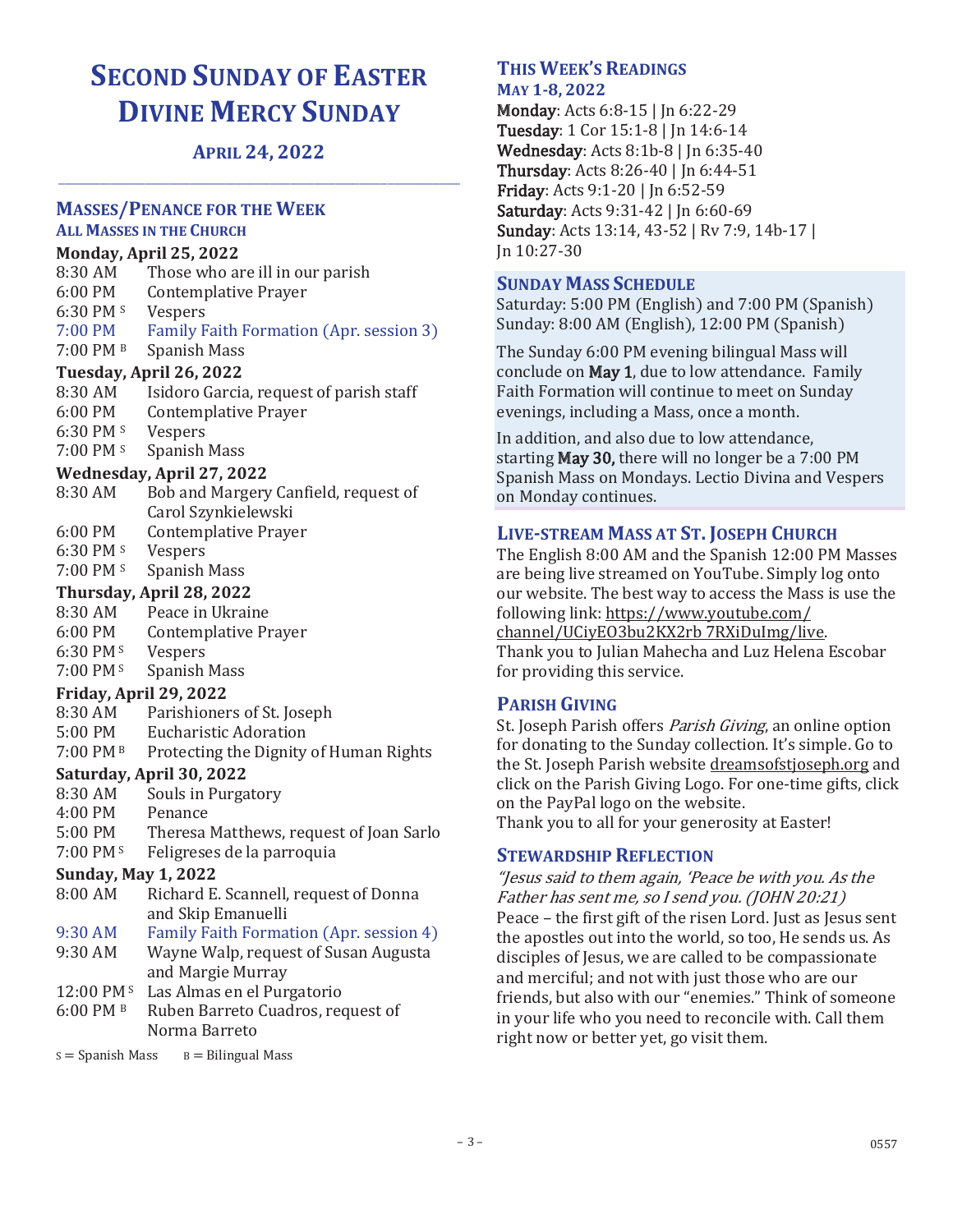# **PARISH AND COMMUNITY NEWS**

# **PRAYER INTENTION OF THE HOLY FATHER, POPE FRANCIS, FOR APRIL 2022**

### Health Care Workers

We pray for health care workers who serve the sick and the elderly, especially in the poorest countries; may they be adequately supported by governments and local communities.

### **SEMINARIAN FORMATION**

A vocation to the priesthood is a special call from God that is both challenging and rewarding. Discernment of a priestly vocation requires specialized guidance to navigate the spiritual formation and academic demands of the seminary. Our diocese has been blessed in recent years with an increased number of vocations and, thanks be to God, we presently have 21 seminarians studying for the priesthood. A large portion of our seminarians' education is being funded by the Bishop's Annual Appeal, for which they are extremely grateful. Your gift also supports a wide array of diocesan programs that foster vocations and provide ongoing formation for those called to both ordained and lay leadership roles within the Church. Your generosity also ensures that our retired priests who have served so faithfully receive the care they deserve in their later years.

# **STATEWIDE YOUTH RALLY AT SIX FLAGS GREAT ADVENTURE-SUNDAY, MAY 15, 2022**

The Diocese of Metuchen's Office of Youth and Young Adult Ministry is excited to share that the 2022 New Jersey Youth Rally at Six Flags Great Adventure in Jackson, NJ, is scheduled for Sunday, May 15, 2022! The cost for the day is \$55 per person (\$25 for season ticket holders) and includes advance entry into the park, a FREE return ticket to Park, a 3-hour all-you-can-eat buffet, Mass, the Opening Ceremony, and a Free Parking Pass. Open to all Jr. High, High School & Young Adult Ministry, Scouting, Parish/School Athletic Programs, families, and all.

To purchase your tickets please visit the Office of Youth and Young Adult Ministry page on Diocesan Website and register before the May 6th deadline. Questions? Please email mvantslot@diometuchen.org

### **STEWARDSHIP**

| Weekday Masses (2 weeks) \$240.00 |  |
|-----------------------------------|--|
|                                   |  |
|                                   |  |
| <b>Diocesan Collections</b>       |  |
|                                   |  |
|                                   |  |
|                                   |  |

# **2022 BISHOP'S ANNUAL APPEAL CELEBRATING 40 YEARS—CONTINUING TO FAN THE FLAME OF FAITH INTO SERVICE**

We are 93.5% of the way to our goal, with \$30,895 in collected and pledged amounts, well on the way to \$33,000! Our parish will receive a rebate of 50% of monies collected in excess of our goal. Thank you.

You can find the link to the Bishop's Annual Appeal Video by going to https://diometuchen.org/BAA

### **THANK YOU FROM THE BOUND BROOK PANTRY**

*In response to a \$1000 donation in Shop Rite gift cards from a St. joseph parishioner, and much volunteer help, here is an excerpt from a letter we received very recently from D'Maris Dempsey, mission co-chair of Bound Brook Presbyterian Church:* 

"Since our ShopRite gift card program began in March, 2020 we have repeatedly heard that these cards make such a difference for the recipients. They not only give people the power to choose what they purchase, but they also allow people to buy diapers, medicine, and other items that are not necessarily available at the pantry…we are grateful for the many volunteers from your parish who are helping at our Sunday afternoon food pantry. The combined efforts of your parishioners and our congregation are helping to combat food insecurity at multiple levels for so many in our community."

### **NEXT LEVEL TEAM ON RETREAT**

Our NeXt Level youth and adult mentors are joining their peers in the other 12 New Jersey-New York NeXt Level parishes on retreat this weekend (April 22-24) in Port Murray, NJ. Please keep them in your prayers, that they may return to us inspired and refreshed to continue their youth leadership in justice activities.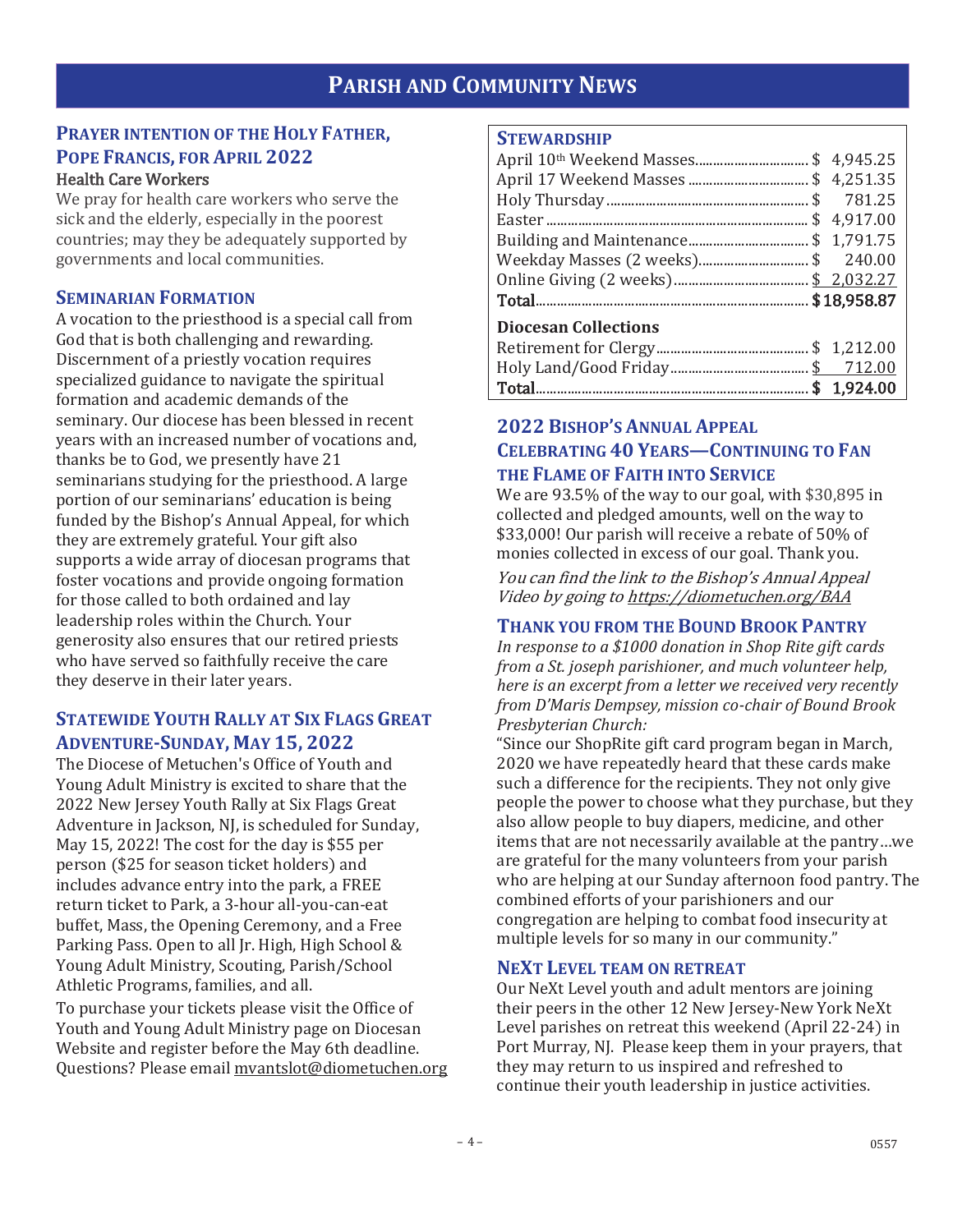# **PARISH PRIORITIES**

# **YEAR OF ST. JOSEPH CONCLUDES MAY 1**

On Sunday, May 1, we end our 16-month parish "Year of St. Joseph." Two events are planned for the day, traditionally associated with the feast of St. Joseph the Worker:

- 3:00 PM Community Social on church grounds, sponsored by the Parish Council.
- 6:00 PM Concluding Year of St. Joseph Mass, with reception of consecration to St. Joseph by approximately two dozen parishioners; unveiling of the new 150th Anniversary logo and the beginning of four-year anniversary preparations.

# **PARISH COMPOST PILE**

To celebrate spring and to continue to care for the environment, we now have compost bin near the Catholic Charities clothing bin. Feel free to bring small kitchen scraps and/or lawn debris to the bin, keeping in mind the need to keep a balance between "green" and "brown" items.

# **CHURCH & OFFICE RECONFIGURATION**

Please be patient as alterations in both our office and confession spaces are underway. The parish pastoral team is conducting an experimental attempt at working in-person from the church, and we are preparing the church's original confessional to again return to that role shortly. The pastoral team can continue to be reached by phone or email as we have been throughout the pandemic.

The Church Community Room opens each Tuesday evening 6:30-8:30 PM for pastoral services with one or two pastoral team members present.

# **PARISH REUSABLE GROCERY BAGS NOW AVAILABLE FOR SALE**

According to business.nj.gov: "Starting May 4th, 2022, New Jersey retail stores, grocery stores and food service businesses may not provide or sell single-use plastic carryout bags and polystyrene foam food



service products. Single-use paper carryout bags are allowed to be provided or sold, except by grocery stores equal to or larger than 2,500 square feet."

Reusable bags with our parish logo on them are now available for sale. The profit generated is used to support the parish. Cash or checks are accepted.

### Cost: One for \$5.00 | Five for \$20.



### **FAMILY FAITH FORMATION**

Children's Faith Formation is now Family Faith Formation at St. Joseph, *integrating the whole* family into faith formation, not just children. This new model is a 12-month continuous program with monthly sessions. For more information about our programs visit

www.dreamsofstjoseph.org > Faith Formation > Children's Faith Formation. Registration for 2022 is now closed.

### Remaining April Schedule:

Session 3: Monday, April 25 from 7:00–8:45 PM Session 4: Sunday, May 1 from 9:30–11:30 AM

### May Schedule:

Session 1: Sunday, May 22 from 9:30-11:30 AM Session 2: Sunday, May 22 from 5:00-7:00 PM Session 3: Monday, May 23 from 7:00–8:45 PM Session 4: Sunday, May 29 from 9:30–11:30 AM

# **EUCHARISTIC ADORATION**



Adoration of the Blessed Sacrament will be held on the last Friday of the month, April 29th from 5:00 - 7:00 PM.

Come and rest in the presence of Jesus.

Morning Adoration is also offered on the first Friday of the month, May 6<sup>th</sup> from at 9:00 AM, followed by the Angelus at 12:00 noon.

# **THANK YOU!**

A big thank you to**Fast Tree Service, LLC,** who trimmed the trees on the church property at no cost to the church. Thank you for donating your time and services.



**TOWARD A QUIETER BOUND BROOK**

The parish has purchased a leaf blower and lawn mower that don't rely on fuel. We'd like to rent it out to interested parishioners to try out on your lawns in the hopes of changing neighborhood behavior. Check with Jacek Malik at Mass or email him to reserve equipment.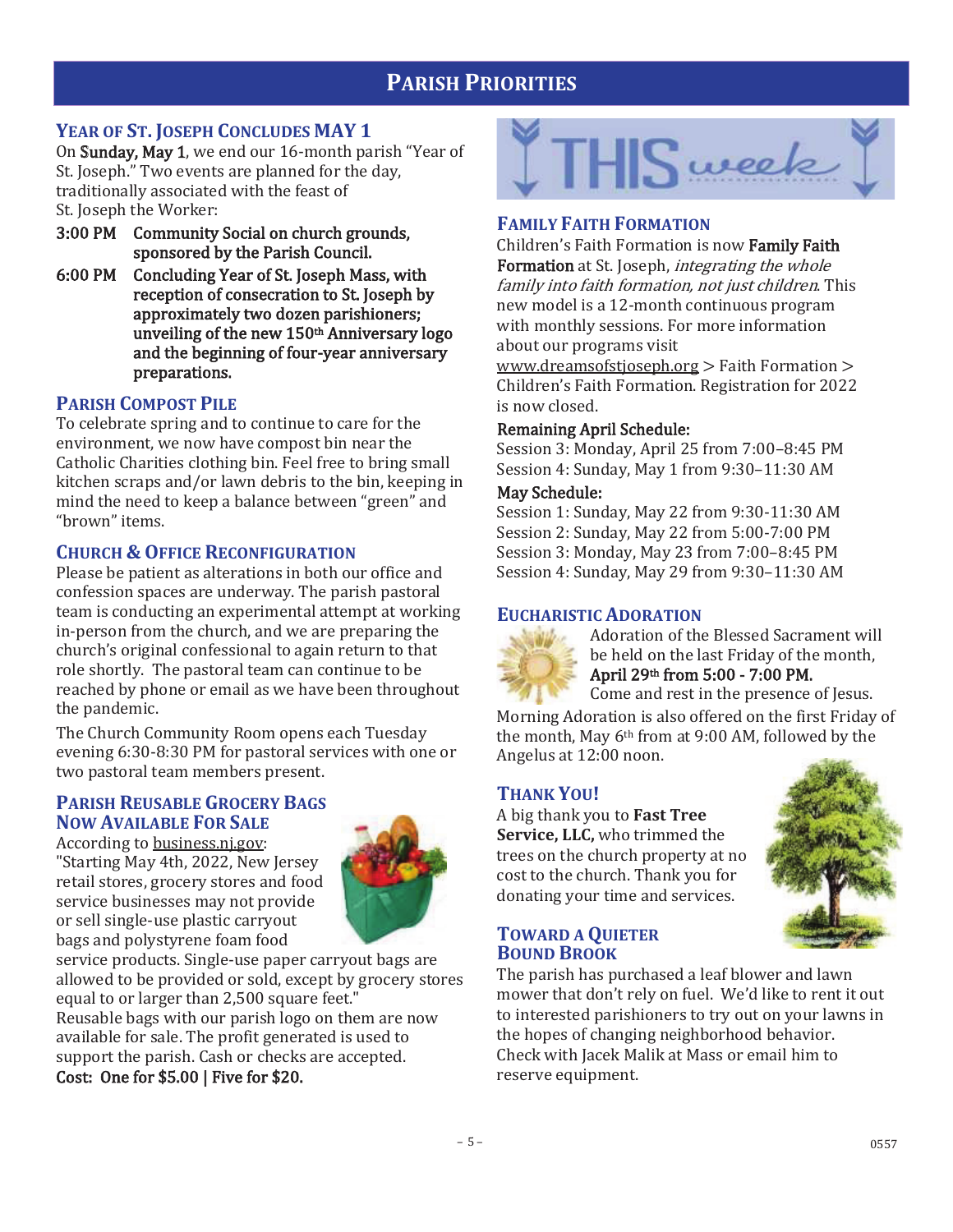# **LECTURAS PARA EL PRÓXIMO DOMINGO**

### **TERCER DOMINGO DE PASCUA**

Primera Lectura Hechos 5:27-32, 40-41 "Primero hay que obedecer a Dios y luego a los hombres".

### Segunda Lectura: Apocalipsis 5:11-14

Los ancianos se postraron en tierra y adoraron al que vive por los siglos de los siglos.

### Evangelio Juan 21:1-19

Simón Pedro y otros discípulos, no reconocieron a Jesús a la orilla del lago.

# **AVISOS A LA COMUNIDAD**

### Confesiones

Las confesiones se realizan en inglés y español: • Sábados de 4:00 a 4:30 PM en la Iglesia. Se requerirá máscaras y distanciamiento social. Para confesarse en otro momento debe hacer una cita previa llamando al (732) 356-0027 ext. 10

# **TOME NOTA**

El Diácono Gustavo Sandoval está disponible para aquellas personas que necesiten alguna ayuda espiritual. Para comunicarse con él, favor llamarle al teléfono (732) 317-8544 o a su correo Deacon.Gustavo@sjcbb.net.

### El Diácono Edgar Chaves está disponible para las

personas adultas que deseen hacer el bautismo, comunión o confirmación. También el está a cargo de la Divina Misericordia y los ensayos de matrimonio en español, si desea más información contacte al diacono en su correo: Deacon.Edgar@sjcbb.net.

La Sra. Martha Rovitto atiende todo lo relacionado con Misas, bautismos, registros parroquiales y certificados. Llamando al (732)356-0027 ext. 15 o al correo Martha.Rovitto@sjcbb.net.

La Srta. Ana Valencia la directora del programa de Educación Religiosa (FFF), pueden contactarla llamando (732) 356-0027 ext. 17, o al correo Ana.Valencia@sjcbb.net, para las personas que necesiten registración o consultar sobre el Nuevo modelo de Formación en la Fe Familiar.

# **LA OFICINA PARROQUIAL EN TRANSICIÓN A LA IGLESIA**

Por favor sea paciente ya que las alteraciones tanto en nuestra oficina como en los espacios de confesión están en marcha, el equipo pastoral parroquial está realizando un intento de trabajar experimental en persona en la iglesia, y estamos preparando el confesionario original de la iglesia para volver de nuevo a ese papel en breve. El equipo pastoral puede ser contactado por teléfono o correo electrónico a medida que comenzamos a transferir las operaciones de la oficina al Iglesia.

El Salón Comunitario de la Iglesia abre todos los martes por la noche de 6:30-8:30 PM para servicios pastorales con uno o dos miembros del personal presentes.

### **HORARIO DE MISAS DEL DOMINGO**

Sábado: 5:00 PM (inglés) y 7:00 PM (español) Vigilia Domingo: 8:00 AM (inglés), 12:00 PM (español) La Misa bilingüe vespertina del domingo a las 6:00 PM concluirá el 1 de mayo, debido a la baja asistencia. La Formación de Fe Familiar continuará reuniéndose los domingos por la noche, incluida una misa, una vez al mes.

Además, y también debido a la baja asistencia, a partir del 30 de mayo, ya no habrá Misa en español los lunes 7:00 PM Lectio Divina y Vísperas continúa el lunes.

### **CRECIENDO LA ESPIRITUALIDAD DE NUESTRA PARROQUIA**

En la actualidad, tenemos tres movimientos de oración y devoción (fuera de la Eucaristía) practicados de manera regular y pública por los feligreses: -Oración contemplativa -Oración carismática-Devoción a la Divina Misericordia. Estamos profundizando nuestras prácticas en estas áreas e invitando a más a participar, dedicando una noche de la semana por práctica

### Lunes-viernes: Espiritualidad Contemplativa

Lectio Divina cada lunes a las 6:00 PM Oración en Silencio cada martes-viernes a las 6:00 PM Vísperas en español lunes-viernes, 6:30 PM

### Jueves: Noches de Espiritualidad Divina Misericordia

Una dece na de la Coronilla de la Divina Misericordia recitada durante la Misa de las 7:00 PM, Coronilla completa recitada después de la Misa como parte de una reunión semanal de devotos.

# Viernes: Noche de Espiritualidad Carismática

Cada 2 y 3 viernes por la noche, Misa a las 7:00 PM con un tema carismático. Encuentro de participantes del movimiento carismático después de la Misa cada  $2^{\circ}$  y  $3^{\circ}$  domingo.

# **FORMACIÓN FAMILIAR EN LA FE**

La formación de fe para niños ahora es Formación en La Fe Familiar en San José, integrando a toda la familia en la formación de la fe, no sólo en los niños. este nuevo modelo es un programa continuo de 12 meses con sesiones mensual. Para más información sobre nuestros programas visite www.dreamsofstjoseph.org > Formación en la fe > Formación en la fe de los niños. La inscripción para 2022 está cerrada.

### Horario de Abril:

Sesión 3: Lunes 25 de abril de 7:00 a 8:45 PM Sesión 4: Domingo 1 de mayo de 9:30 a 11:30 A.M.

### **PREGUNTA DE LA SEMANA**

¿Qué heridas de mi comunidad puedo ayudar a sanar? ¿Cómo lo haré?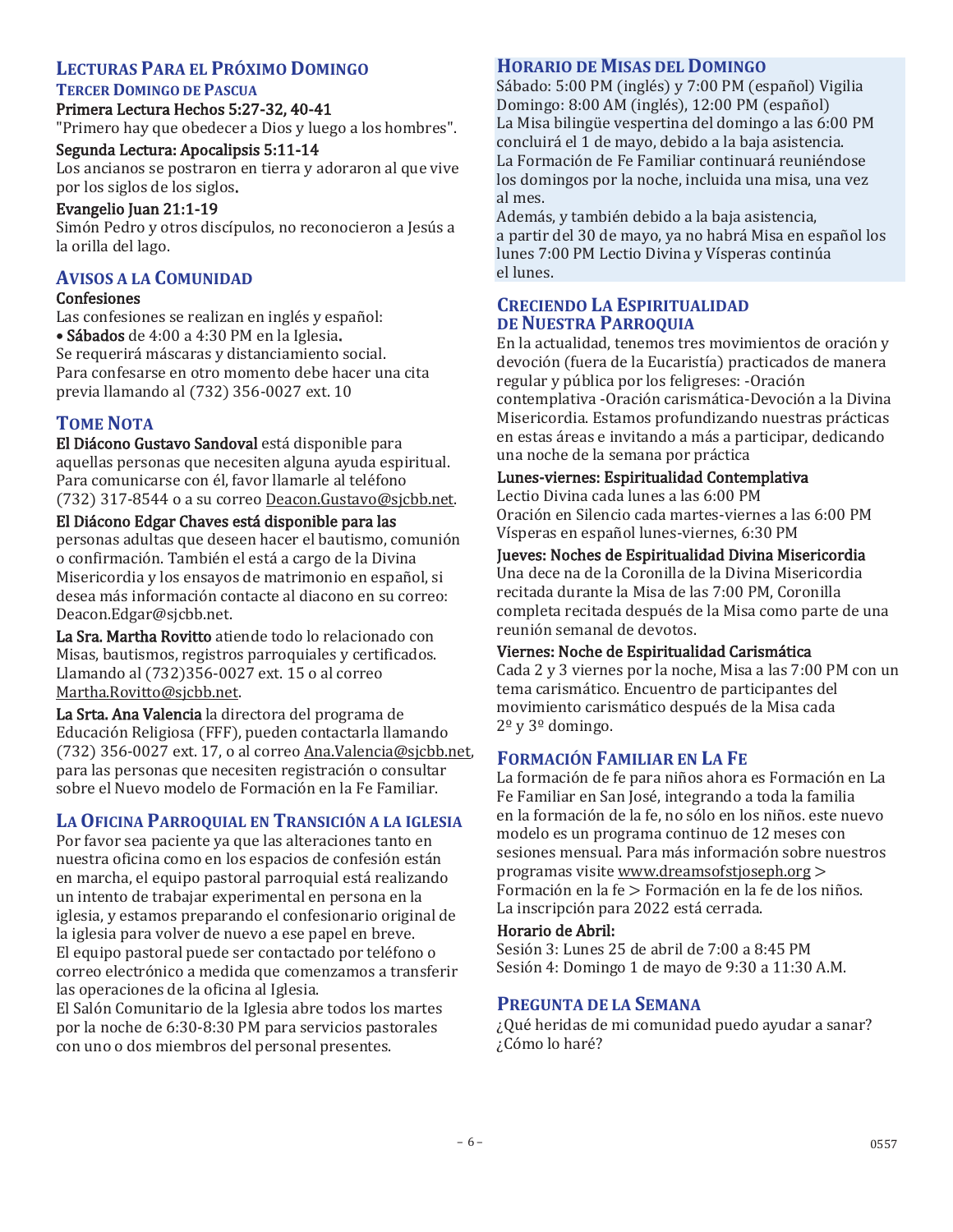# **EL AÑO DE SAN JOSÉ CONTINUA...**

### **LA CONSAGRACIÓN A SAN JOSÉ**

Domingo, 1 de mayo Fiesta de San José Obrero y Día de Consagración, una Misa especial bilingüe a las 6:00 PM.

A medida que el año de San José continúa en la parroquia Continuando hasta el 1 de mayo de 2022, al final de la Oración Universal en cada Misa dominical durante todo el año, rezaremos la oración a San José que concluye la Carta Apostólica Patris Corde del Papa Francisco.

Salve, custodio del Redentor y esposo de la Virgen María. A ti Dios confió a su Hijo, en ti María depositó su confianza, contigo Cristo se forjó como hombre. Oh, bienaventurado José, muéstrate, padre también a nosotros y guíanos en el camino de la vida. Concédenos gracia, misericordia y valentía, y defiéndenos de todo mal. Amén.

### **ESTADO DE LA CAMPAÑA ANUAL DEL OBISPO 2022**

#### Celebrando 40 Años – Siguiendo, Avivando la Llama de la Fe al Servicio

Nuestra meta parroquial de \$33,000 está a la vista, con aproximadamente más de \$30,000 ahora comprometidos. ¡Gracias por su generosidad!

# **UNA CELEBRACIÓN DEL 40 ANIVERSARIO DE NUESTRA DIÓCESIS**

En celebración del 40 Aniversario de la Diócesis de Metuchen, Obispo James F. Checchio nos invita a todos a hacer un compromiso de 40 obras de misericordia. Este mismo compromiso nos ayudará a servirnos unos a otros con el mismo amor y misericordia que nos ha dado el Padre y dar testimonio de su gran amor en los cuatro condados de la Diócesis de Metuchen. Visita diometuchen.org/worksofmercy, para aprender cómo sus actos cotidianos pueden tener un impacto y firmar el formulario de compromiso.

# **BOLSAS DE SUPERMERCADOS REUSABLES PARROQUIAL**

Según business.nj.gov: "A partir del 4 de mayo de 2022, las tiendas minoristas, supermercados y empresas de servicios de alimentos de Nueva Jersey no pueden



proporcionar ni vender bolsas de plástico de un solo uso para llevar y productos de servicio de alimentos los contenedores de espuma de poliestireno. Bolsas de papel de un solo uso para llevar se permite que sean proporcionadas o vendidas."

Hemos pedido bolsas reusables con el logotipo de nuestra parroquia, esta semana estarán a la venta una bolsa \$5.00, cinco bolsas \$20.00.

# **RALLY DE JÓVENES EN TODO EL ESTADO EN SIX FLAGS GREAT ADVENTURE**

### Domingo 15 de mayo 2022

La Oficina del Ministerio de Jóvenes y Adultos Jóvenes de la Diócesis de Metuchen se complace en compartir que el ¡El Rally Juvenil 2022 de Nueva Jersey en Six Flags Great Adventure en Jackson, NJ, está programado para el domingo 15 de mayo de 2022! El costo del día es de \$55 por persona (\$25 para los poseedores de boletos de temporada) e incluye la entrada anticipada al parque, un boleto de regreso GRATIS al parque, un bufé libre de 3 horas, misa, la ceremonia de apertura, y un pase de estacionamiento gratuito. Abierto a todas las escuelas secundarias, preparatorias y ministerios de adultos jóvenes, exploración, programas atléticos parroquiales/ escolares, familias y todos.

Para comprar sus boletos, visite la página de la Oficina del Ministerio de Jóvenes y Adultos Jóvenes en el sitio web diocesano y regístrese antes de la fecha límite del 6 de mayo. ¿Preguntas? Envíe un correo electrónico a mvantslot@diometuchen.org.

# **REFLEXIÓN**

"Jesús les dijo nuevamente, 'La paz sea con ustedes. Como el Padre me ha enviado, así los envío yo'." (Juan 20:21) La paz - el primer don del Señor resucitado. Así como Jesús envió a los discípulos al mundo, así también nos envía a nosotros. Como discípulos de Jesús, somos llamados a ser compasivos y misericordiosos; no sólo con nuestros amigos sino también con nuestros "enemigos." Piense de alguien en su vida con quien necesite reconciliarse. Llámelo inmediatamente o mejor aún, vaya a visitarlo.

# **ORACIÓN POR UCRANIA**



Oh, Dios de toda fortaleza, misericordia y poder, derrama Tu misericordia y compasión sobre Tus humildes servidores,

aquellos que luchan en defensa de Ucrania y de su pueblo que está sufriendo, aunque sean superados en número; y escucha a los que confían en tu profunda compasión. Con Tu misericordia ilumina y guía los corazones de las autoridades civiles, y fortalécelos con Tu poder. Levántate en su ayuda y derriba los malvados consejos que el enemigo ha propuesto contra ellos. Juzga a los que provocan y hacen la guerra, y convierte su impío actuar en miedo y huida. Pero concede a los ejércitos de los hijos de Ucrania, justos y temerosos de Dios, gran audacia y valentía para avanzar, derribarlos, y derrotarlos en Tu Nombre. Y a aquellos que han sido juzgados, que han dado su vida por la fe y la patria, perdónales sus ofensas, y en el día del juicio final concédeles coronas incorruptibles. Porque Tú eres la salud, la victoria y la salvación de los que en Ti ponen su esperanza, y ante Ti rendimos gloria al Padre, al Hijo y al Espíritu Santo, ahora y siempre, por los siglos de los siglos. Amén.